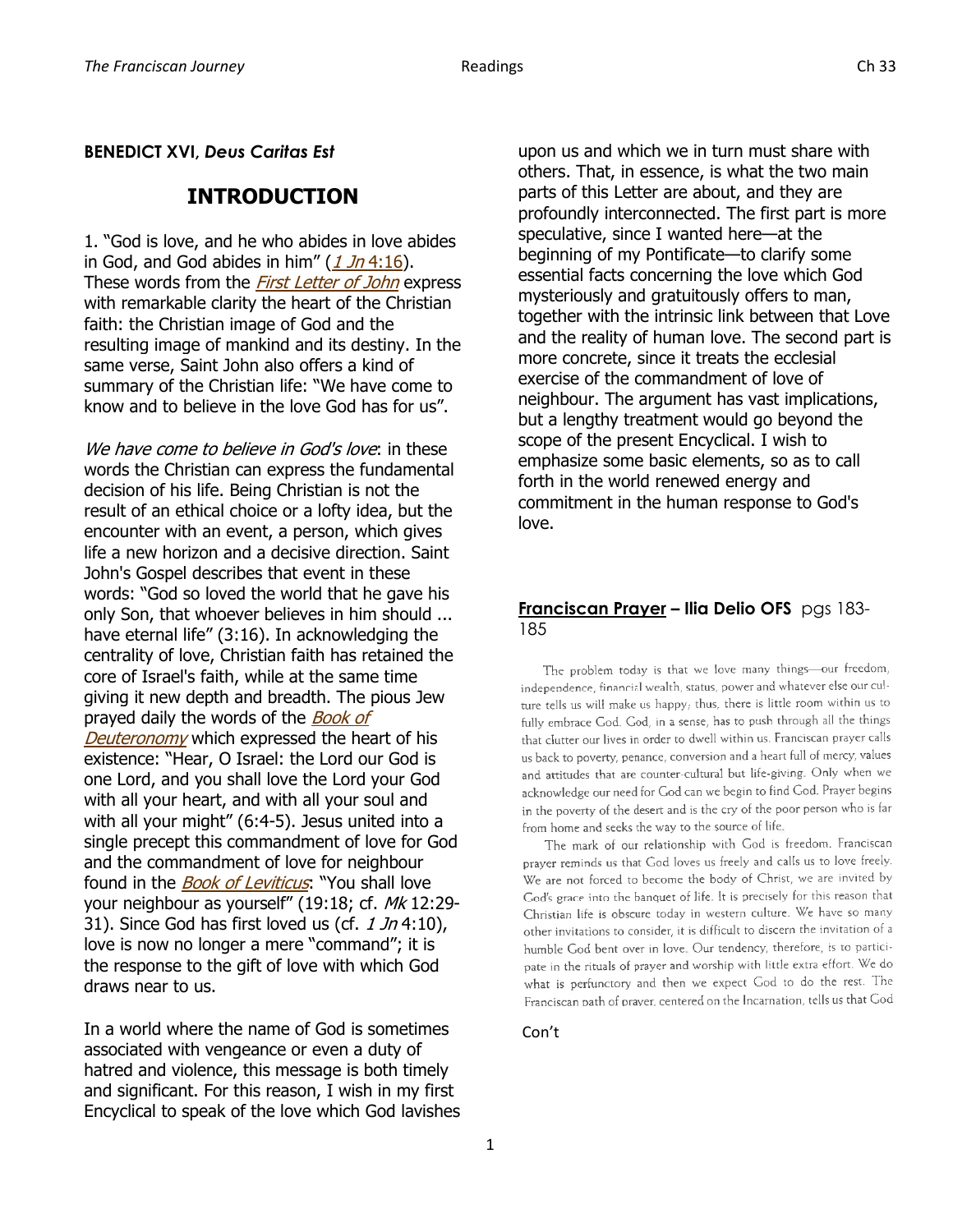### **The Franciscan Journey Ch 33 Ch 33**

is with us, but will not bring about the fullness of life without us. Our complete participation is required. We are not simply to pray-we are to become prayer—living flames of love that ignite the world. Fire is a constant image in the writings of Bonaventure primarily because it represented for him the intensity of love. Love is attractive, and living in the intensity of love is alluring, but when we come to understand the demands of love we withdraw our resolution to pray. We fear the demands of love and prefer mediocre lives that remain unfulfilled. We prefer the safety and comfort of individualism and isolationism than the risk of relationship. For love, like prayer, is relational. Only when we attain a deep relationship with God can we dare to love in a way that is transforming. Prayer is to lead us into the depths of transforming love, so that the image in which we are created can shine out as the presence of God among us, and we can proclaim the Good News of Jesus Christ: "This is my body, this is my blood"-not with words but with the example of our lives.

At the heart of it all, Franciscan prayer is about gospel living. It is not really concerned with knowledge or intellectual contemplation. It is concerned with the human person and the transformation of the human person in God. It is about living Christ and making the Good News of the Incarnation alive. How desperately this path of prayer is needed in our world today! We seek healing of divisions, hate and violence. We desire wholeness, unity and peace. How shall these things come about? Are they merely ideas or values that must be given flesh and blood? To live the gospel is to put flesh and blood on God and proclaim throughout the universe, the glory of God is fully alive! Without flesh and blood, the Good News that God has become human and healed the divisions of humankind and all creation is not news at all. Christian life demands human participation or it simply does not exist. It is an empty title in a broken world. If we desire justice, peace and love among humankind and throughout creation, then we humans must become justice, peace and love. This is the Good News of Jesus Christ and the Good News of being Christian-to live in the depths of God's faithful love in a way that resounds throughout all creation. The path of Franciscan prayer is a way to live fully the Gospel life by living fully in the mystery of Christ. We must descend with Christ into the darkness of our humanity so that we may rise with Christ in the unity of love. In a world marked by violence and death, suffering does not have the last word. The last word is love and that love is the fullness of Christ, the Word of God.

 $O$  God

I pray that I may know You and love You So as eternally to rejoice in You. And if, in the present life, I cannot do so fully, Grant that my love and knowledge may at least grow on earth That my joy may be fully in heaven: A joy expected here and there fulfilled. O Lord our Father, You counseled, or rather commanded through Your Son, That we ask for this fullness of joy, and You promised to grant it. I ask of You, O Lord, that which, through Your Wonder-Counselor, You encouraged us to ask and promised to grant: That our joy may be full! Let my mind meditate on this joy, my tongue speak of it, My heart desire it, my words extol it, My soul bunger for it, my flesh thirst for it, My whole substance yearn for it, Until I enter into the joy of my God Who is Triune and One, Blessed forever Amen. -Bonaventure

Soliloguy